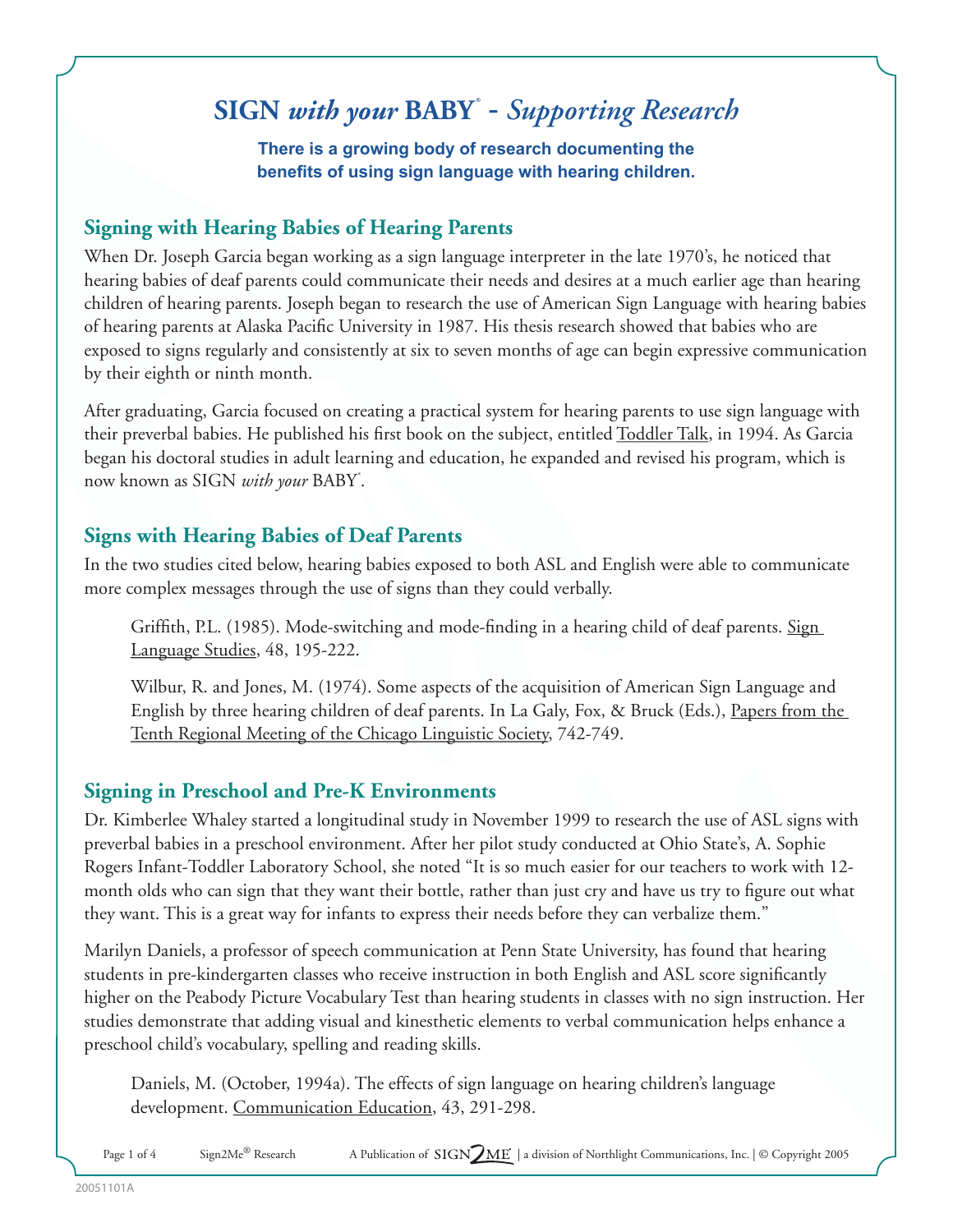M. Daniels (1996b). Seeing language: The effect over time of sign language on vocabulary development in early childhood education. Child Study Journal, 26, 193-208.

M. Daniels (2001). Dancing with Words: Signing for Hearing Children's Literacy. Westport, Connecticut: Bergin and Garvey.

Other researchers have found evidence that sign language supports early literacy skills.

L. Felzer (1998). A Multisensory Reading Program That Really Works. Teaching and Change, 5, 169-183.

R. Wilson, J. Teague & M. Teague (1985). The Use of Signing and Fingerspelling to Improve Spelling Performance with Hearing Children. Reading Psychology, 4, 267-273.

J. Hafer (1986). Signing For Reading Success. Washington D.C.: Clerc Books, Gallaudet University Press.

L. Koehler & L. Loyd (September 1986). Using Fingerspelling/Manual Signs to Facilitate Reading and Spelling. Biennial Conference of the International Society for Augmentative and Alternative Communication. (4'th Cardiff Wales)

## **Signs and Children with Special Needs**

For decades, speech language professionals have used signs simultaneously with speech in treating children who are slow to develop verbal communication. Using Sign Language has also proven to be a successful intervention with children with special-needs including Down syndrome, and autism. Some relevant references and resources follow:

## **Apraxia of Speech**

Square PA, (1994). Treatment Approaches For Developmental Apraxia Of Speech. Clinical Communications Disorders, 4(3):151-61.

Sharon Gretz. Using Sign Language With Children Who Have Apraxia of Speech. Available online at **http://www.apraxia-kids.org/topics/sign.html**.

#### **Autism**

Stephen M. Edelson, Ph.D., from the Center for the Study of Autism, Salem, Oregon writes: "Many aberrant behaviors associated with autism and other developmental disabilities, such as aggression, tantrumming, self-injury, anxiety, and depression, are often attributed to an inability to communicate to others. Signed Speech may, at the very least, allow the person to communicate using signs and may stimulate verbal language skills. When teaching a person to use sign language, another possible benefit may be the facilitation of their attentiveness to social gestures of others as well as of themselves."

Dr. Edelson's article is available online at **http://www.autism.org/sign.html**.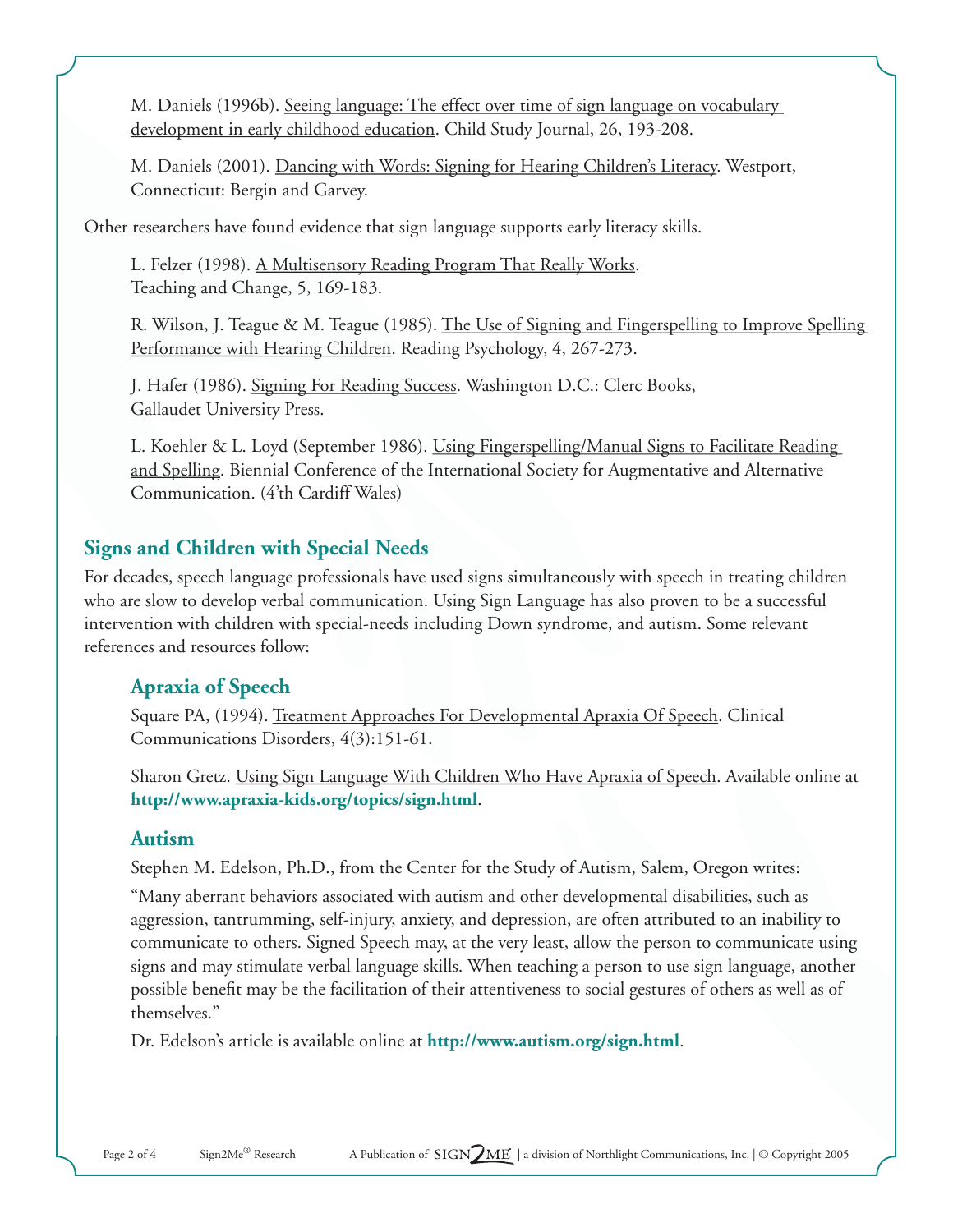## **Down Syndrome**

Claire Donovan S-LP (1998). Teaching Sign Language. Disability Solutions, Volume 2, Issue 5, January/February 1998.

J. F. Miller, A. Sedey, G. Miolo, M. Rosin & J. Murray-Branch (1992). Vocabulary acquisition in young children with Down Syndrome. Speech and sign Paper presented at the 9th World Congress of the International Association for the Scientific Study of Mental Deficiency. Queensland Australia August 1992.

E. D. Gibbs, A. S. Springer, S. C. Cooley & S. Aloisio (November, 1991). Early use of total communication: Patterns across eleven children with Down Syndrome. Paper presented at the meeting of the International Early Childhood Conference on Children with Special Needs, St. Louis, MO.

# **Reading Disabilities**

D. Blackburn, J. Vonvillian & R. Ashby (January 1984). Manual Communication as an Alternative Mode of Language Instruction for Children with Severe Reading Disabilities. Language, Speech and Hearing Services in Schools, 15, 22-31.

J. Carney, G. Cioffi & W. Raymond (Spring 1985). Using Sign Language For Teaching Sight Words. Teaching Exceptional Children. 214-217.

M. Vernon, J. Coley, J. Hafer & J. Dubois (April 1980). Using Sign Language to Remediate Severe Reading Problems. Journal of Learning Disabilities, 13, 215-218.

L. Sensenig, B. Topf & E. Mazeika (June 1989). Sign Language Facilitation of Reading with Students Classified as Trainable Mentally Handicapped. Education and Training of the Mentally Retarded, 121- 125.

# **Children in Hospital Settings**

Hall, SS Weatherly KS, (1989). Using sign language with tracheotomized infants and children. Pediatric Nurse, Jul-Aug: 15(4): 362-7. Available online at: **http://www.ncbi.nlm.nih.gov/entrez/ query.fcgi?cmd=Retrieve&db=PubMed&list\_uids=2587090&dopt=Abstract**.